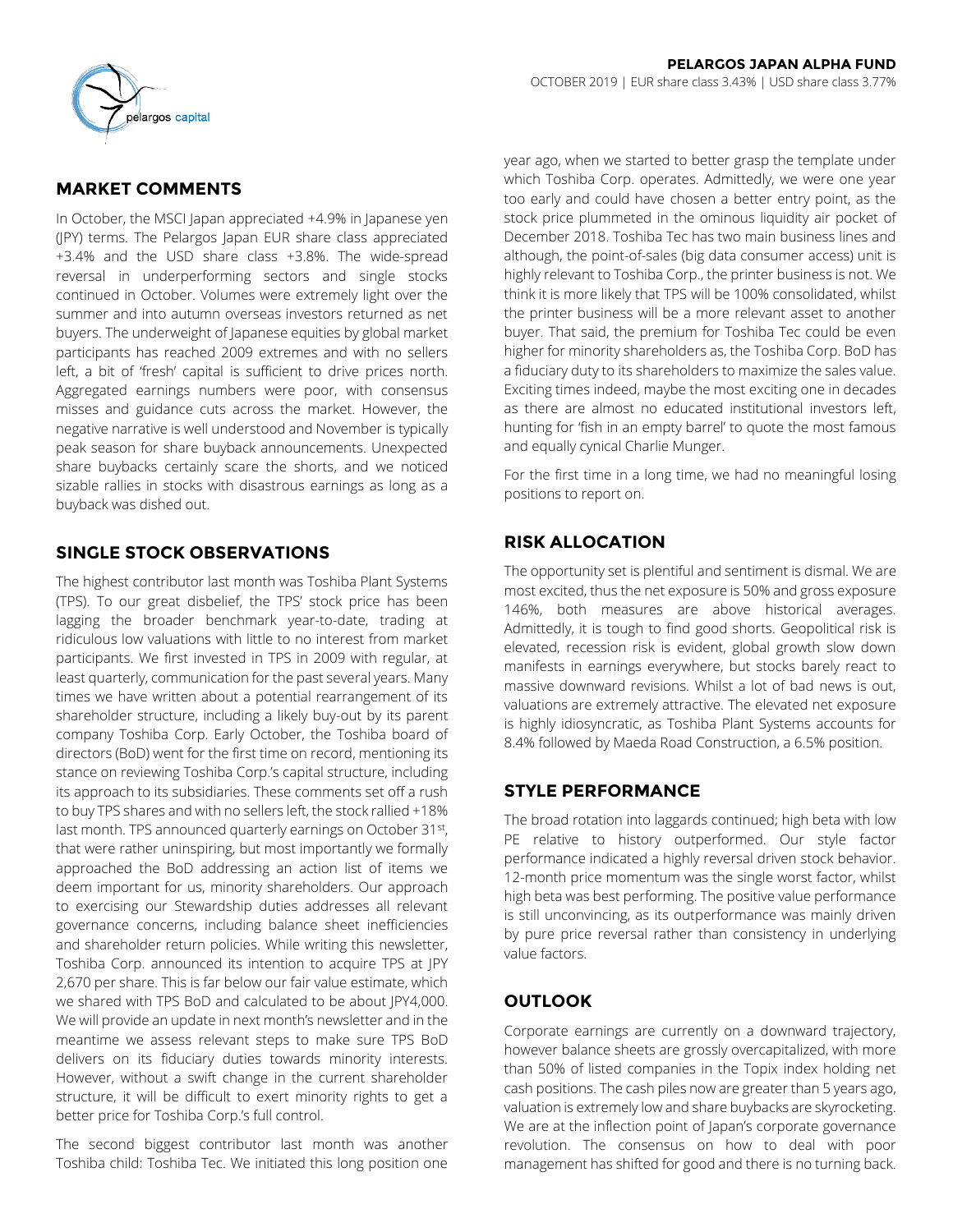

### **PELARGOS JAPAN ALPHA FUND**

OCTOBER 2019 | EUR share class 3.43% | USD share class 3.77%

# **FUND CHARTS AND FACTS**



#### TOP 5 GROSS POSITIONS

| Toshiba Plant Systems   |
|-------------------------|
| Maeda Road Construction |
| Toshiba Tec Corp        |
| Taihei Dengyo           |
| Ichigo Hotel REIT       |
|                         |

#### TOP 5 MOVERS

| Toshiba Plant Systems              | 1.20% |
|------------------------------------|-------|
| Toshiba Tec Corp                   | 0.72% |
| Taihei Dengyo                      | 0.41% |
| Canadian Solar Infrastructure Fund | 0.38% |
| Metawater                          | 0.35% |

#### **TOP 5 SHAKERS**

| Ezaki Glico            | $-0.23%$ |
|------------------------|----------|
| Keihan Electric        | $-0.11%$ |
| Dentsu                 | $-0.10%$ |
| Panasonic              | -0.08%   |
| Makino Milling Machine | $-0.08%$ |

#### **FUND FACTOR**

|                        | Long | Short  |
|------------------------|------|--------|
| Price to Earnings (PE) | 17.0 | 21.9   |
| EV/EBITDA              | 9.6  | 9.8    |
| Price to Book (PB)     | 1.7  | 1.7    |
| Dividend Yield         | 2.6  | 1.9    |
| EV/IC                  | 1.0  | 1.5    |
| 1 month momentum       | 8.8  | 3.7    |
| 12-1 month momentum    | 10.2 | $-3.0$ |
|                        |      |        |

#### **FUND PERFORMANCE\***

|                                                          | 11572  | FUR*         |
|----------------------------------------------------------|--------|--------------|
| Month to date performance                                | 3.77%  | 3.43%        |
| Year to date performance                                 | 10.12% | 7.65%        |
| Inception to date performance                            |        | 2.49% 49.62% |
| *based on share class B EUR, ^based on share class C USD |        |              |

#### **FUND FACTS\***

| Fund size in mIn EUR  | 98.44  |
|-----------------------|--------|
| Fund size in mIn USD  | 10982  |
| Firm size in mIn EUR. | 199.06 |
| Firm size in mIn USD  | 222.08 |

#### **RISK STATISTICS**

| Net Exposure                              | 50%     |
|-------------------------------------------|---------|
| Gross Exposure                            | 146%    |
| Volatility (ex-ante; 3 months daily data) | 7.8%    |
| Beta (ex-ante)                            | 0.27    |
| Sharpe Ratio                              | 0.53    |
| Sortino Ratio                             | 0.93    |
| <b>Sterling Ratio</b>                     | 0.43    |
| Max Drawdown (monthly)                    | $-8.4%$ |
| Annualized Return                         | 3.6%    |

#### SECTOR EXPOSURES (IN PERCENT)

|                            | guo T | Short    | $\overset{\text{\tiny{\'el}}}{\mathsf{z}}$ | Gross          |
|----------------------------|-------|----------|--------------------------------------------|----------------|
| Consumer Discretionary     | 9     | -3       | 7                                          | 12             |
| Consumer Staples           | 3     | $-11$    | -8                                         | 14             |
| Energy                     | n     | n        | 0                                          | 0              |
| Financials                 | 1     | Ω        | 0                                          |                |
| Health Care                | 2     | n        | $\overline{2}$                             | $\overline{2}$ |
| Industrials                | 35    | $-11$    | 25                                         | 46             |
| Information Technology     | 17    | $\Omega$ | 17                                         | 17             |
| Materials                  | 5     | Ω        | 5                                          | 5              |
| <b>Real Estate</b>         | 18    | $-2$     | 16                                         | 20             |
| Telecommunication Services |       | -6       | -5                                         |                |
| Utilities                  |       |          |                                            |                |

## **GENERAL STATISTICS**

| % Return long book    | 7.48% |
|-----------------------|-------|
| % Return short book   | 4.75% |
| # Long stocks         | 42    |
| # Short stocks        | 30    |
| % Long stocks 1       | 83%   |
| % Short stocks 1      | 17%   |
| # Up days / Down days | 17/5  |
| Turnover as % NAV     | 48%   |

 $\overline{a}$  and  $\overline{a}$